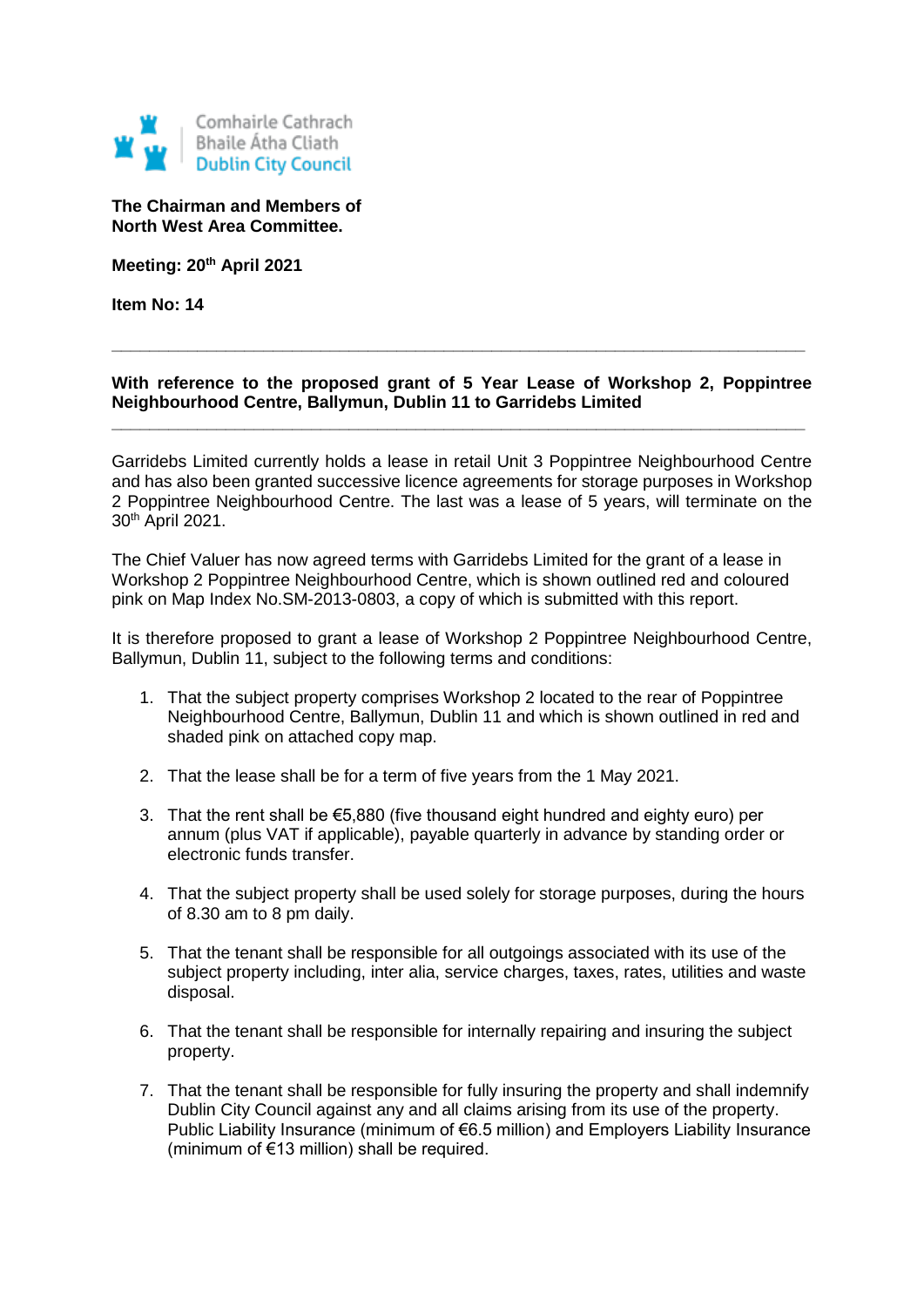- 8. That the tenant shall not assign or sublet without the prior written consent of the Landlord.
- 9. That the tenant shall not carry out any structural alterations or erect any external signage without the prior written consent from the Landlord.
- 10. That the tenant shall leave the building clean and tidy upon termination of this lease.
- 11. That the tenant shall ensure that the rear access gate, without hindrance to the business activities of other tenants in Poppintree Lane, is secured and locked by 7pm.seven days a week.
- 12. That the tenant shall not at any time obstruct Poppintree Lane. If this clause is breached at any time by the tenant, Dublin City Council reserves the right to terminate this agreement and take back possession of the unit, upon 10 (ten) working days prior written notice.
- 13. That the applicant shall sign a Renunciation of Rights to a New Tenancy.
- 14. That the applicant shall be responsible for the payment of any Stamp Duty and VAT liability that may arise on the creation of this lease.
- 15. That each party shall be responsible for their own fees and costs incurred in this matter.
- 16. That the lease will be subject to any other terms and conditions as deemed appropriate by the Council's Law Agent.

The dates for the performance of any of the requirements of the proposed agreement may be amended at the absolute discretion of the Executive Manager.

No agreement enforceable at law is created or intended to be created until an exchange of contracts has taken place.

## **Paul Clegg Executive Manager**